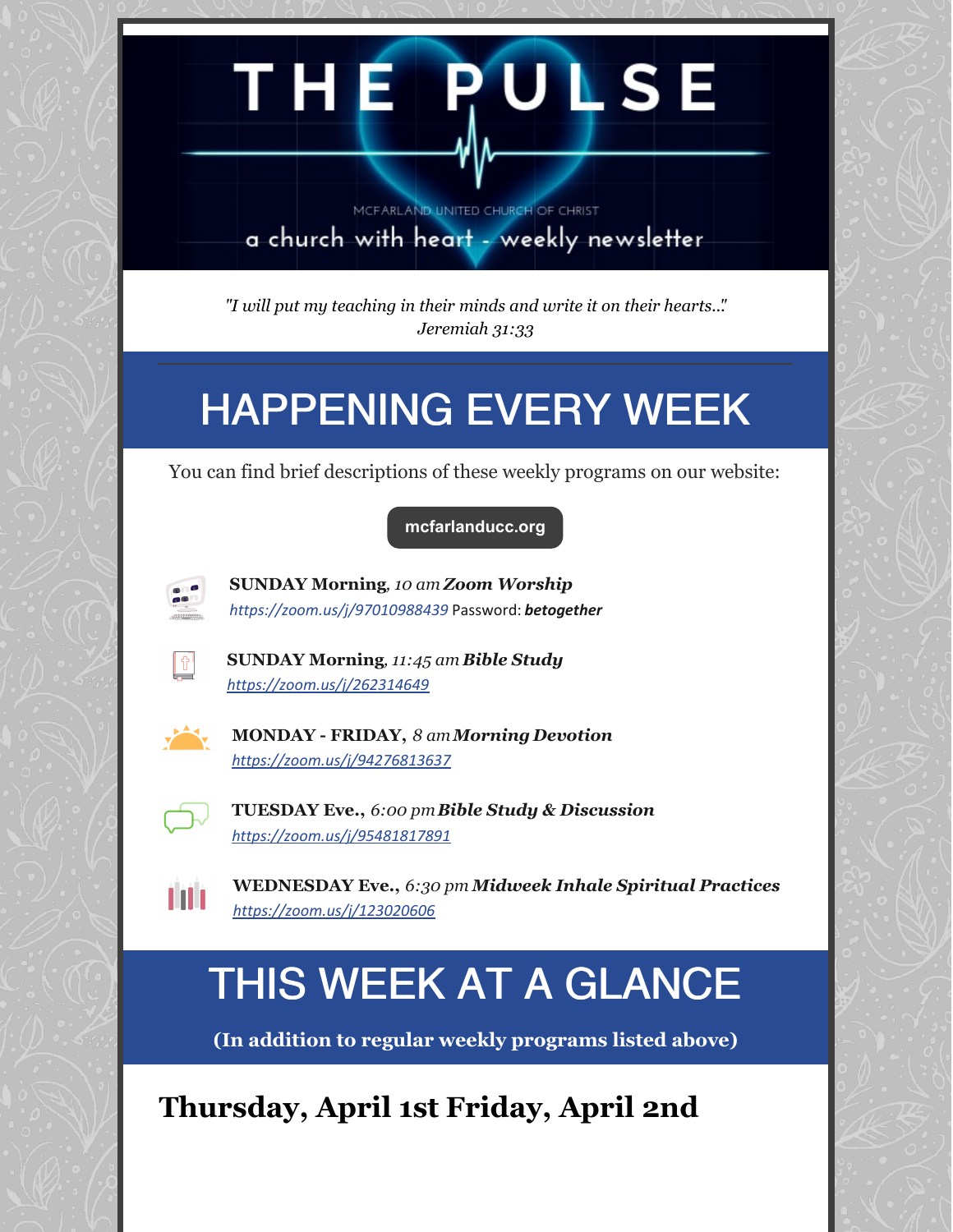



### *Holy Week Worship Services 6:30 pm*

*Thursday, April 1st, Maundy Thursday (With Communion. Bring your Bread & Cup) 6:30 p.m. <https://zoom.us/j/97838518176>*

*Friday, April 2nd, Good Friday Service 6:30 p.m. <https://zoom.us/j/97212554901>*



**Sunday, April 4th is Easter Sunday! Join us for Easter worship during our regular Sunday morning worship at 10 a.m.**

### *<https://zoom.us/j/97010988439>* **Password:** *betogether*



*Tuesday, April 6th at 5 pm Younger Youth Zoom Meeting (12 & under) <https://zoom.us/j/95481817891>*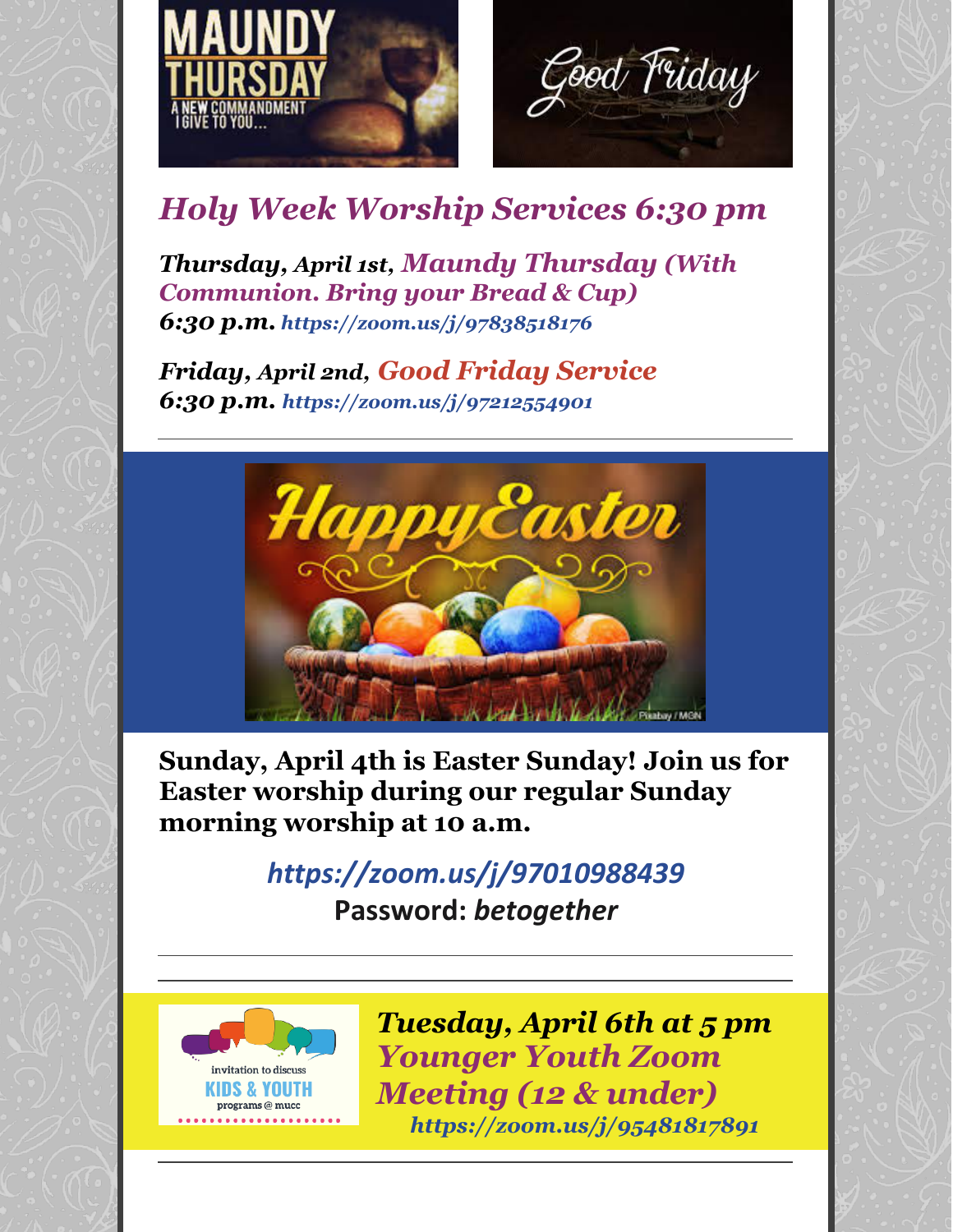## Join the Church

#### *Interested in Becoming An "Of icial Member" of McFarland UCC?*

*New members will be received on Sunday, April 11th during 10 am zoom worship.*

If you missed the new member informational meeting last week and are interested in possibly joining our church on April 11th please just contact Pastor Bryan this week. Still plenty of time!

# UPCOMING EVENTS



*Sunday, April 11th at 3 p.m. COVID-19 Vaccination Information Zoom Meeting with McFarland UCC member Helene Benink.*

*<https://zoom.us/j/95908645301>*

Helene is a cell biologist and has put together a wonderful presentation on the vaccines available for COVID-19 and why it is important to get vaccinated. Helene has already offered her presentation twice, but this one will include information on the Johnson and Johnson vaccine. If you have questions about the vaccines or you know someone who is questioning whether or not to get vaccinated, this would be a great meeting to attend.



*Thursday, April 22nd at 6 p.m. Racial Justice Group Next Meeting to discuss "Caste," by Isabel Wilkerson. See the following note from Jayne Fischer.*

Hi All,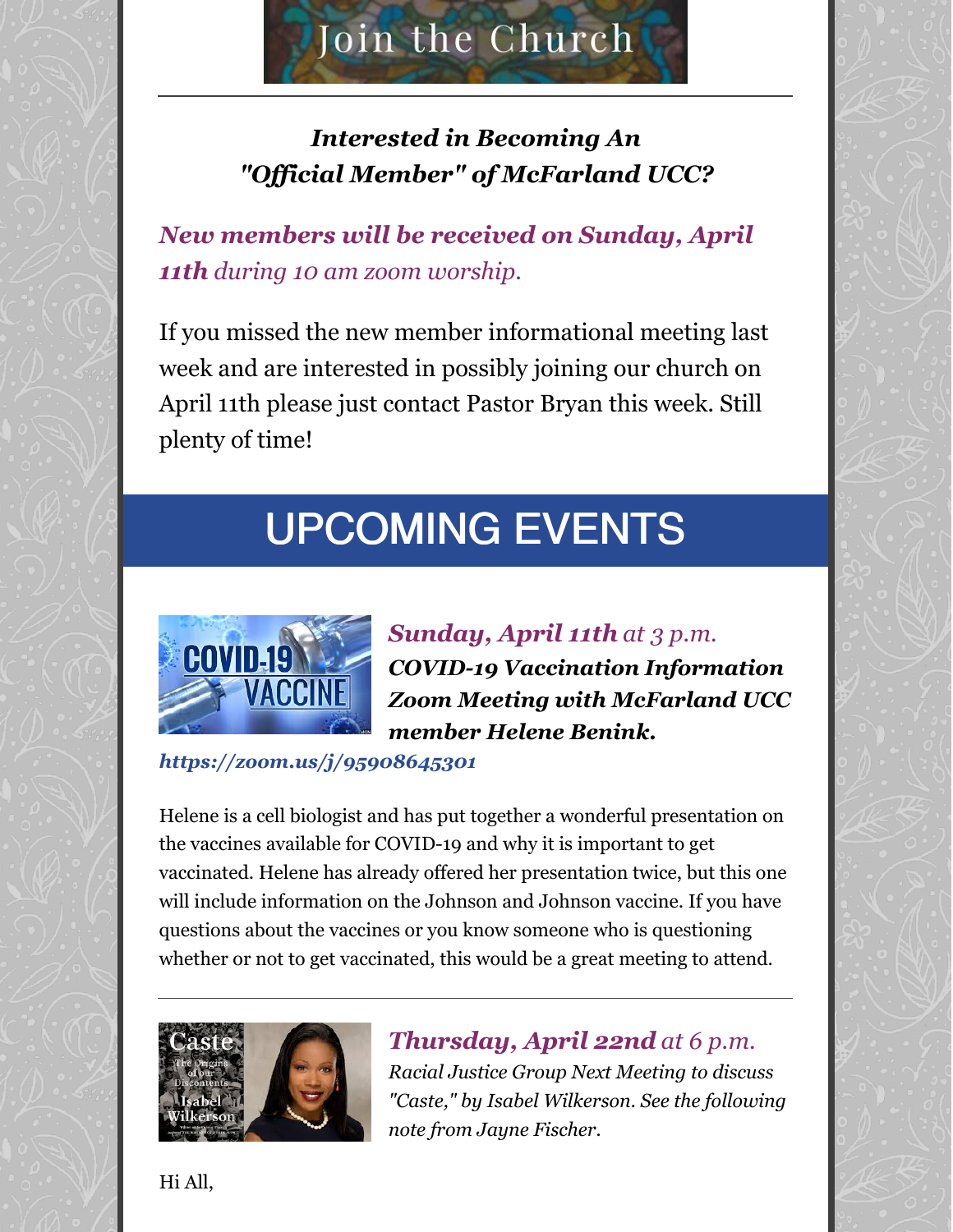The next book we'll be reading and discussing for the **Racial Justice book club** is "Caste: The Origins of Our Discontents" by Isabel Wilkerson (who also wrote, "The Warmth of Other Suns," the National Book Critics Circle Award Winner in 2011).

**Our next meeting will be via Zoom on Thursday, April 22 (Earth Day!) at 6:00 p.m. Please read Parts One, Two and Three for the meeting.**

I've heard that the book has a long waiting list at the library, but you can order the book from one of Madison's independent booksellers such as The Frugal Muse or A Room of One's Own.

Hope to see you at our meeting on April 22! I will send out the Zoom link a few days before the meeting. Thanks.

Jayne Fischer



#### **The 2021 Girl Scout Cookie Sale! March 13 to April 18**

The Girl Scout cookie sale may look a little different this year. For example, fewer booths at grocery stores, more electronic ways to place and pay for your order, and contactless delivery. Troops and Girls have many options for getting cookies to you, and we encourage you to reach out to them to see how they'll be setting up their sale. The girls are eager to engage with you!

*Below is a list of Scouts from our congregation and the best way to contact them regarding cookies.* Feel free to order from one (or more!) and thank you so much for supporting your local Girl Scouts.

> Troop 8044, 2nd grade, **Lorelei Pfohl**, *[melissa.pfohl@gmail.com](mailto:melissa.pfohl@gmail.com)* 608-234-2685

Troop 8044, 2nd grade, **Mariana Schweitzer**, *[lschweitzer7@gmail.com](mailto:lschweitzer7@gmail.com)* 608-279-9614

Troop 8244, 4th grade, **Lily Mortensen**, *[akm8221989@gmail.com](mailto:akm8221989@gmail.com)* 608-225-6677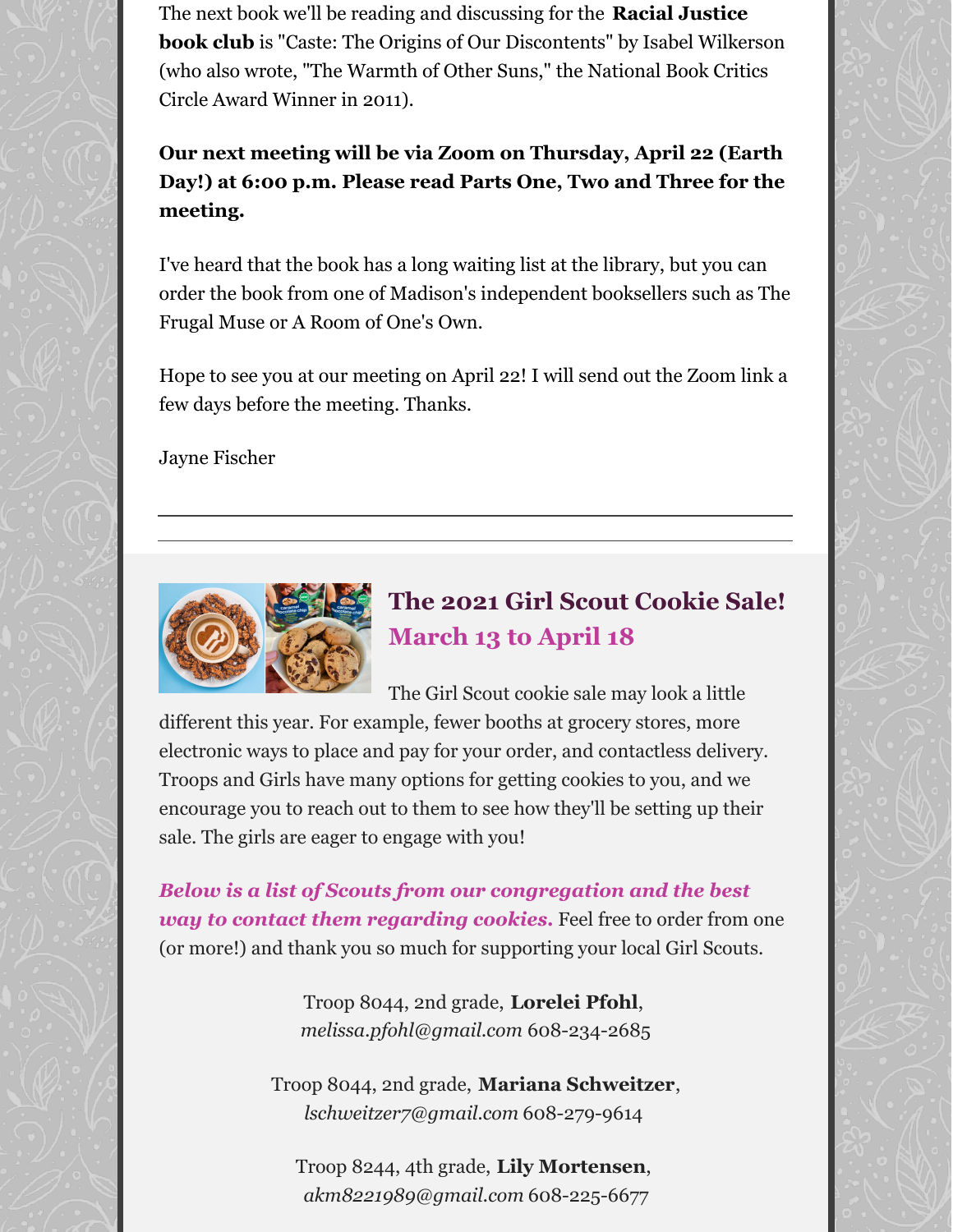Troop 1015, 7th grade, **Lydia Mikelbank**, *[dmikelbank@gmail.com](mailto:dmikelbank@gmail.com)* (608)217-1518

Troop 2651, 9th grade, **Nora Wroblewski**, *[norawroblewski@gmail.com](mailto:norawroblewski@gmail.com)* or *Nora's [Instragram](https://www.instagram.com/norawroblewski/)*

Troop 2109, 12th grade, **Larissa Mikelbank**, *[dmikelbank@gmail.com](mailto:dmikelbank@gmail.com)* (608)217-1518



### **A Few Words From Pastor Bryan**

Hi folks. Well, we made it to April! I have nothing against winter, but I'm always glad when Spring arrives, and April really

marks that for me. So good to see some green reaching up through the soil, and the appearance of some of the early flowers. I am really ready for some warmer weather and to enjoy watching nature do her "Spring thing."

And of course it is Holy Week. I hope you'll find some time to linger a bit with the events of this week in the life of Jesus. It is actually what happened on the Monday through Saturday of Holy Week that means the most to me at this point in my spiritual journey. Sure, Palm Sunday (or "Provocation Sunday" if you caught last week's sermon) and Easter Sunday are amazing when we look deeply into them, but too often we go from the "Hosanna!" of Palm Sunday to the "He is Risen!" of Easter without taking the conflict, pain, and amazing courage and drama of the events that led to Jesus being killed seriously enough.

And what about the whole cross thing? Sometime I need to do a sermon series on the meanings of the cross. Was it really necessary for Jesus to Die? I'm so glad that theologians and pastors and Christians throughout the world are rethinking some of the traditional doctrines when it comes to the meaning of the cross. I very much agree with Richard Rohr's often quoted statement that;

*"Jesus came not to change God's mind about us, but to change our minds about God."*

My friend and colleague Nadia Bolz-Weber is an ELCA Lutheran pastor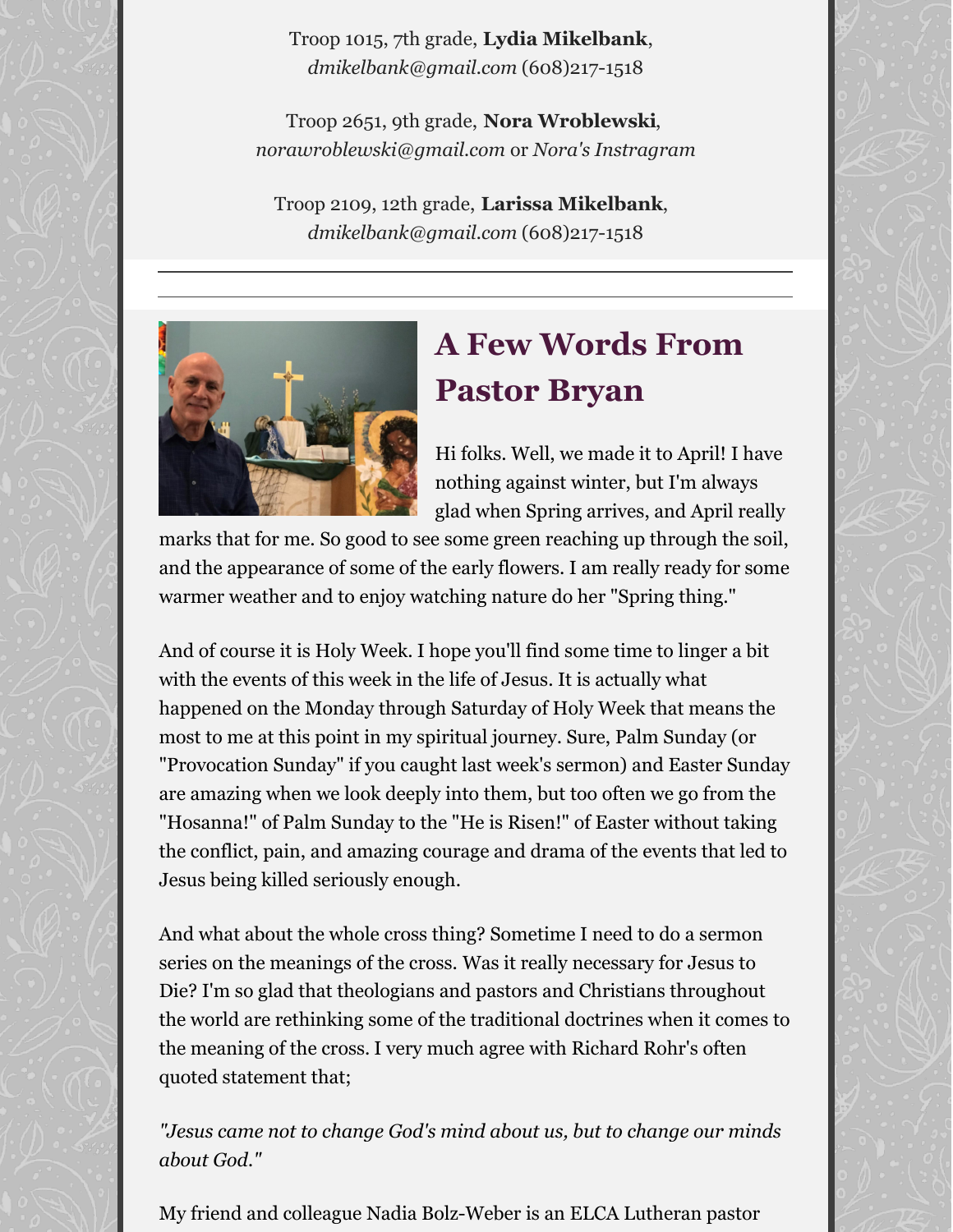and a brilliant author and speaker, and she wrote the following in a piece about Holy Week.

*"I know for myself that at the fundamentalist church I was raised in I was taught that the cross was about the fact that, because I was bad God had to send his little boy…(and he only had one!)… but God had to send him to suf er and die a horrible death because – well, someone had to pay for the fact that I'm bad. And therefore, being a Christian meant feeling bad enough about all of this that you would then try much, much harder to be good.*

*I'm not sure which is worse about what I was taught: the fact that we had somehow made God out to be a divine child abuser or that we had made God out to be an angry loan shark demanding his pound of flesh. Either way, I don't think that's really who God really is. But I do think that whole mess is what we get when we think the cross is about us and not about God. "*

If you'd like to read Nadia's entire article called "A Case For Holy Week," here's the link: *A case for Holy Week - The Corners by Nadia Bolz-Weber [\(substack.com\)](https://thecorners.substack.com/p/a-case-for-holy-week)*

How we understand the Story--what happened and why during that last week of Jesus's life on earth--really does matter. In fact it's crucial. It will change us as individuals who are following Jesus, how we understand who God is, how we treat people, how we treat ourselves, and how far we take our own commitment to embodying God's justice and love and compassion.

But the really amazing news is that we are all blessed as a result of what Jesus went through--whether we think about it much--or not.

Now that's Grace.

Have a meaningful Holy Week,

Pastor Bryan

#### **General Fund Summary** *Mar. 2020 - Feb. 2021*

For a full PDF summary report prepared by treasurer, Joan